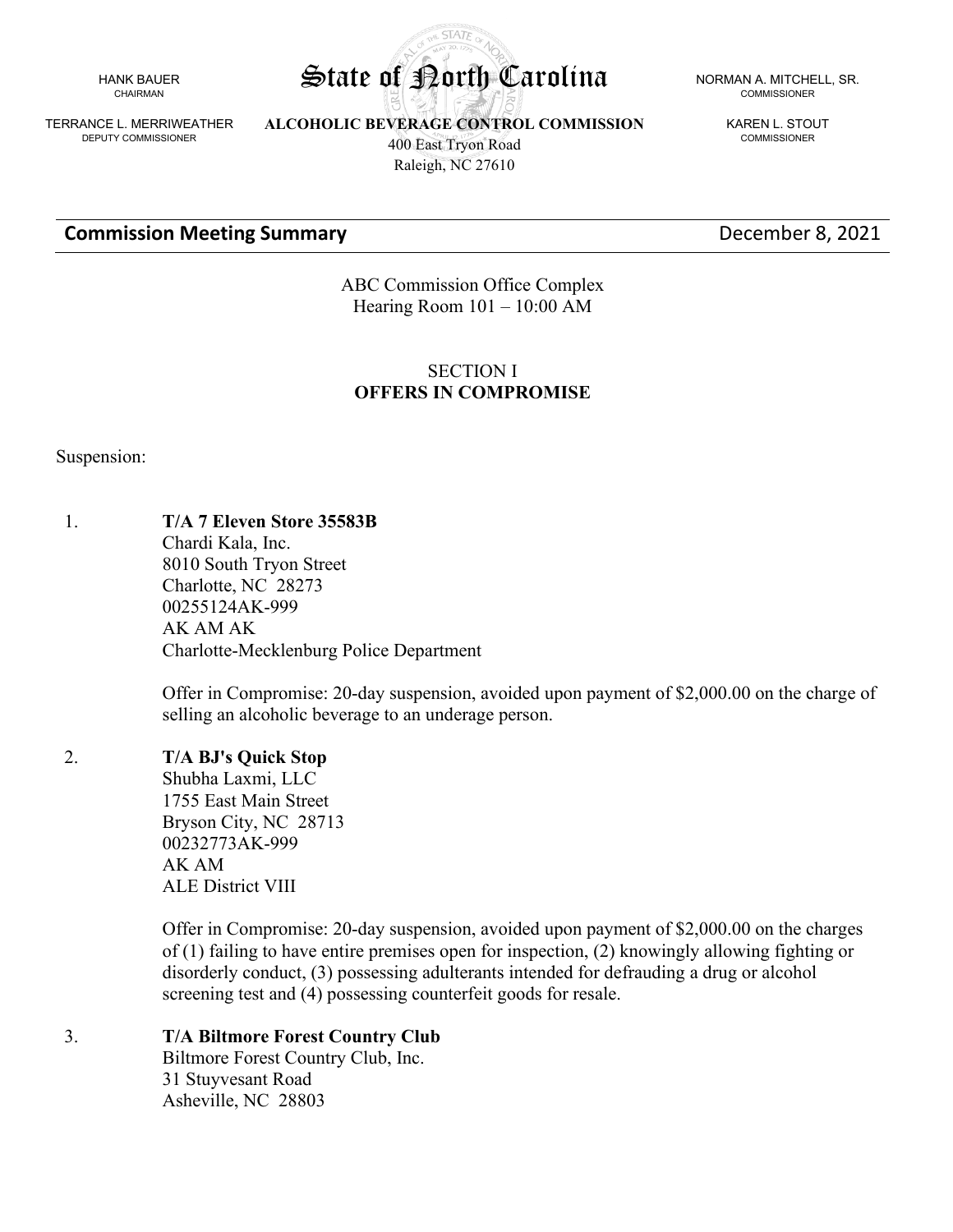13757J-999 AJ AL AV BT ALE District VIII

Offer in Compromise: 7-day suspension, avoided upon payment of \$700.00 on the charge of allowing possession or consumption of alcohol not authorized by permits.

#### 4. **T/A Bluewater Seafood Market**

Changing Tide, LLC 501-C Old Stoney Road Corolla, NC 27927 00171284AJ-998 AJ AM ALE District II

Offer in Compromise: 10-day suspension, avoided upon payment of \$1,000.00 on the charge of possessing non-tax paid liquor.

## 5. **T/A Brewer's Kettle**

Bottle Shoppes, LLC 308 East Mountain Street Kernersville, NC 27284 00216397AJ-999 AJ DB ALE District VII

Offer in Compromise: 10-day suspension, avoided upon payment of \$1,000.00 on the charge of violating Executive Order restrictions [4 counts].

# 6. **T/A Cru**

Lux Lounge, LLC 3428 North Tryon Street Charlotte, NC 28206 00290556AJ-999 AJ AL AN AY Charlotte-Mecklenburg Police Department

Offer in Compromise: 8-day suspension, avoided upon payment of \$800.00 on the charge of violating Executive Order restrictions.

# 7. **T/A Deb's Mini Mart**

Deb's Mini Mart, Inc. 632 Oakland Road Spindale, NC 28160 00148082AK-998 AK AM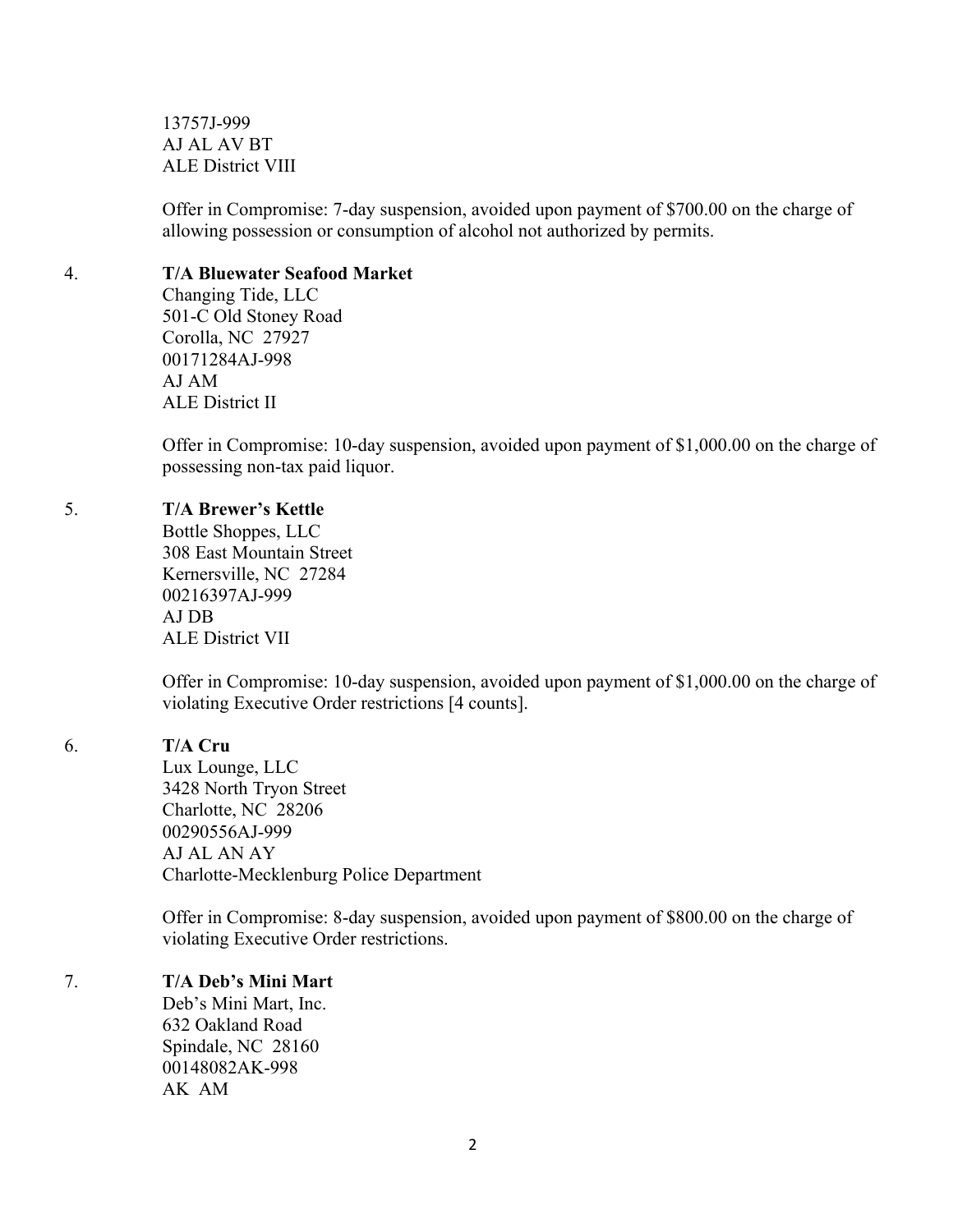#### ALE District VIII

Offer in Compromise: 18-day suspension, avoided upon payment of \$1,800.00 on the charge of selling an alcoholic beverage to an underage person.

# 8. **T/A E Zee Gas**

Nershimha, Inc. 306 North Main Street Biscoe, NC 27209 00244489AK-997 AK AM AO ALE District V

Offer in Compromise: 5-day suspension, avoided upon payment of \$500.00 on the charge of possessing video gaming machines.

## 9. **T/A Grocery Door 4**

Hayes Hackney Corporation 5030 US Hwy 264 West Wilson, NC 27893 39816B-999 AK AM AO Wilson County ABC Board

Offer in Compromise: 12-day suspension, avoided upon payment of \$1,200.00 on the charge of selling an alcoholic beverage to an underage person.

#### 10. **T/A Hills Supermarket 12**

Farmers Market of Shallotte, Inc. 5441 Main Street Shallotte, NC 28459 62217B-999 AK AM AO ALE District I

Offer in Compromise: 10-day suspension, avoided upon payment of \$1,000.00 on the charge of selling an alcoholic beverage to an underage person.

#### 11. **T/A In and Out Kwik Mart**

Saleh and Farouq, Inc. 3000 Creech Road Raleigh, NC 27610 00240315AK-999 AK AM AO ALE District IV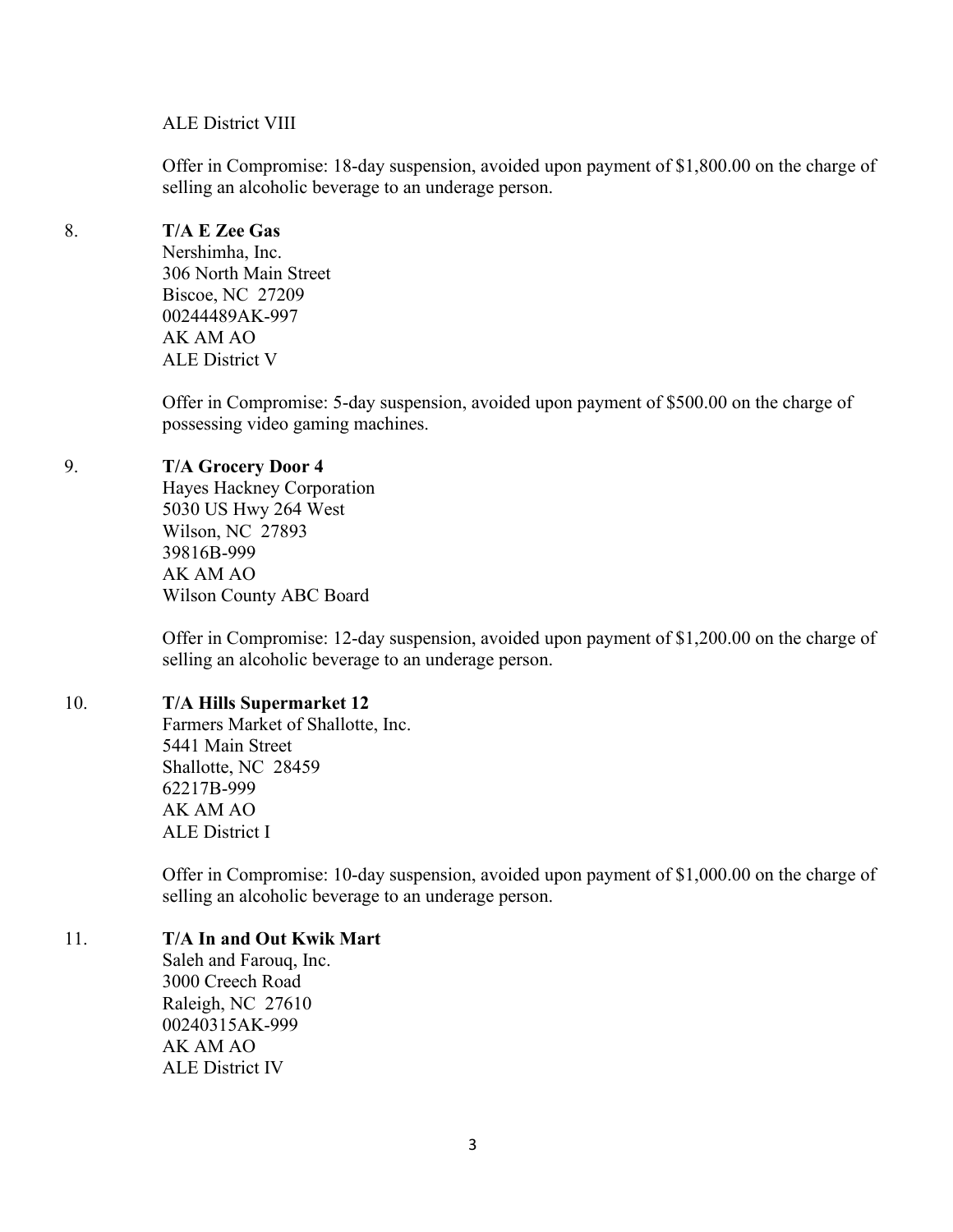Offer in Compromise: 4-day suspension, avoided upon payment of \$400.00 on the charge of failing to maintain minimum food inventory for off-premises fortified wine permit.

#### 12. **T/A Mills Drive Thru**

Mills Drive Thru, Inc. 3710 River Road Vanceboro, NC 28586 00257934AJ-999 AJ AM AO ALE District I

Offer in Compromise: 10-day suspension, avoided upon payment of \$1,000.00 on the charges of (1) failing to have entire premises open for inspection, (2) failing to keep premises clean and well-lit to avoid undue hazards and (3) failing to maintain beer and wine invoices from wholesaler.

#### 13. **T/A Minit Chek**

Ali Abdo Saleh Ali 100 West Main Street Littleton, NC 27850 00135711AK-998 AK AO ALE District II

Offer in Compromise: 20-day suspension, avoided upon payment of \$2,000.00 on the charges of (1) failing to keep premises clean and well-lit to avoid undue hazards and (2) employee possessing a controlled substance [2 counts].

# 14. **T/A Norwood BP**

Avantidev, LLC 222 North Main Street Norwood, NC 28128 00192533AK-999 AK AM ALE District VI

Offer in Compromise: 5-day suspension, avoided upon payment of \$500.00 on the charges of (1) failing to post permits, (2) failing to maintain beer and wine invoices from wholesaler and (3) failing to maintain, on the premises and available for inspection or audit for three years, all records including original invoices related to alcoholic beverages.

#### 15. **T/A Oceanana Fishing Pier and Pier House**

Oceanana Pier, LLC 700 East Fort Macon Road Atlantic Beach, NC 28512 00219251AJ-999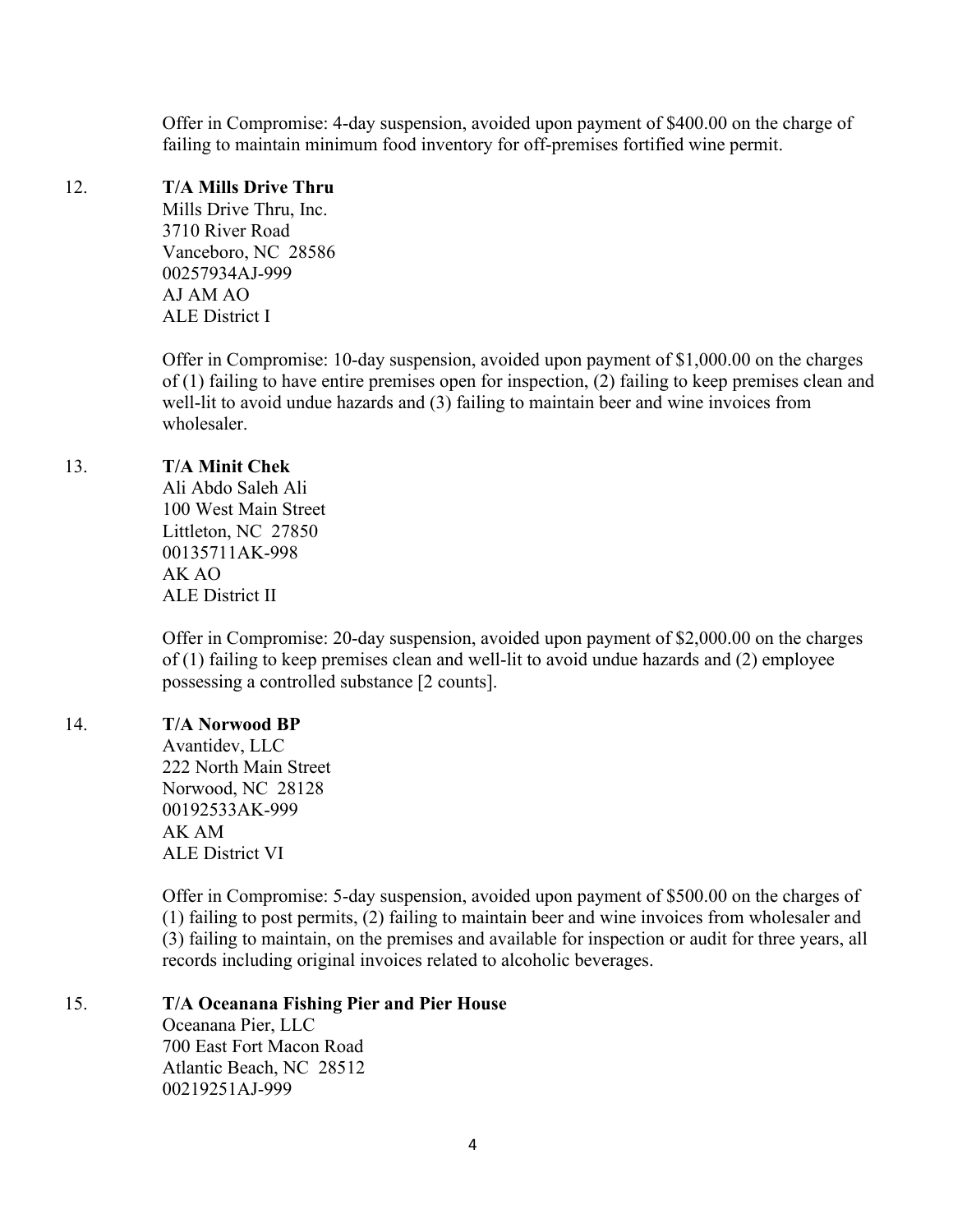AJ AL AY ALE District I

Offer in Compromise: 7-day suspension, avoided upon payment of \$750.00 on the charge of allowing possession or consumption of alcohol not authorized by permits.

### 16. **T/A Rizzos**

Rizzos, LLC 6353 Cephis Drive, Unit 2-3 Clemmons, NC 27012 00273088AJ-999 AJ AL DZ ALE District V

Offer in Compromise: 35-day suspension, avoided upon payment of \$3,500.00 on the charges of (1) possessing non-tax paid liquor, (2) failing to superintend, (3) allowing a controlled substance on premise and (4) allowing an intoxicated person to consume.

# 17. **T/A Rookie's Sports Park**

Universal Restaurant Group, LLC 4911 Central Park Drive Durham, NC 27703 00210246AJ-999 AJ AL AY ALE District IV

Offer in Compromise: 4-day suspension, avoided upon payment of \$450.00 on the charge of possessing multiple containers of spirituous liquor not bearing mixed beverage tax stamps.

# 18. **T/A San Jose Mexican Restaurant**

San Jose Mexican Restaurant of Elizabethtown, Inc. 1320 West Broad Street Elizabethtown, NC 28337 00153358AJ-999 AJ AL AY ALE District III

Offer in Compromise: 15-day suspension, avoided upon payment of \$1,500.00 on the charge of selling an alcoholic beverage to an underage person.

# 19. **T/A San Jose Mexican Restaurant 2**

San Jose Mexican Restaurant of NC, Inc. 3025 and 3027 North Roberts Avenue Lumberton, NC 28358 64072A-998 AJ AL AY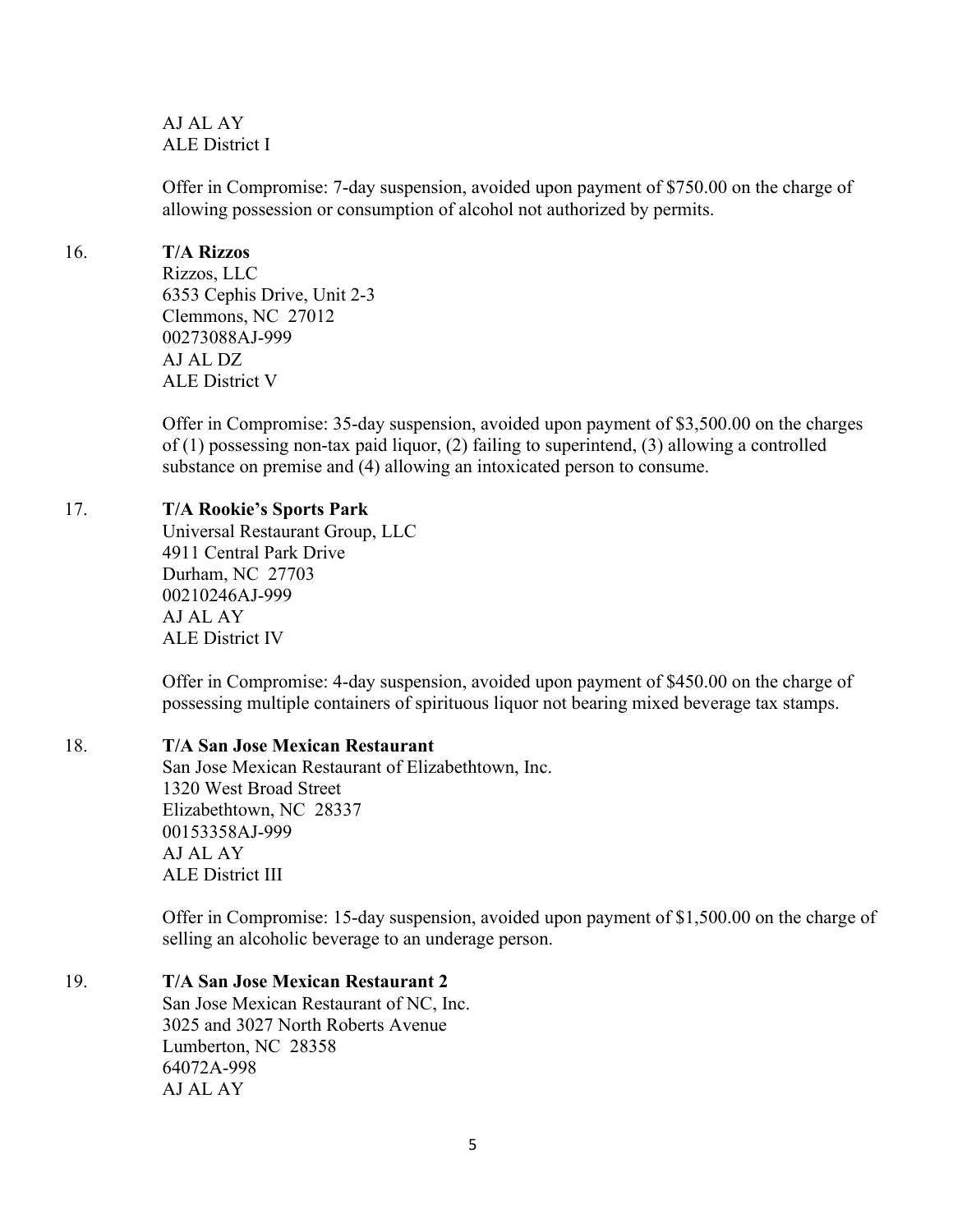## ALE District III

Offer in Compromise: 25-day suspension, avoided upon payment of \$2,500.00 on the charges of (1) employee wearing uniform while consuming alcoholic beverages, (2) failing to cooperate with a law enforcement officer, (3) transferring alcohol between commonly owned stores without prior ABC Commission approval, (4) possessing multiple containers of spirituous liquor not bearing mixed beverage tax stamps [2 counts], (5) failing to deface tax stamp on bottles once empty and (6) performing services after having consumed alcoholic beverages.

## 20. **T/A Schoolys Too**

Schoolys Too, Inc. 102-B&C East Trade Street Sanford, NC 27332 00109101AJ-999 AJ DZ ALE District III

Offer in Compromise: 3-day suspension, avoided upon payment of \$300.00 on the charge of failing to comply with private club membership requirements.

## 21. **T/A Scotchman 3096**

GPM Southeast, LLC 4101 Masonboro Loop Road Wilmington, NC 28403 Q11608-960 AK AM AO ALE District I

Offer in Compromise: 10-day suspension, avoided upon payment of \$1,000.00 on the charge of selling an alcoholic beverage to an underage person.

# 22. **T/A Shree Corner Mart**

Aces Store, LLC 1319 Harper Avenue SW Lenoir, NC 28645 00283853AK-999 AK AM ALE District VII

Offer in Compromise: 8-day suspension, avoided upon payment of \$800.00 on the charge of maintaining living quarters directly attached to premises.

# 23. **T/A Taqueria La Fiesta**

Oliveras Corporation 1002 East Geer Street Durham, NC 27704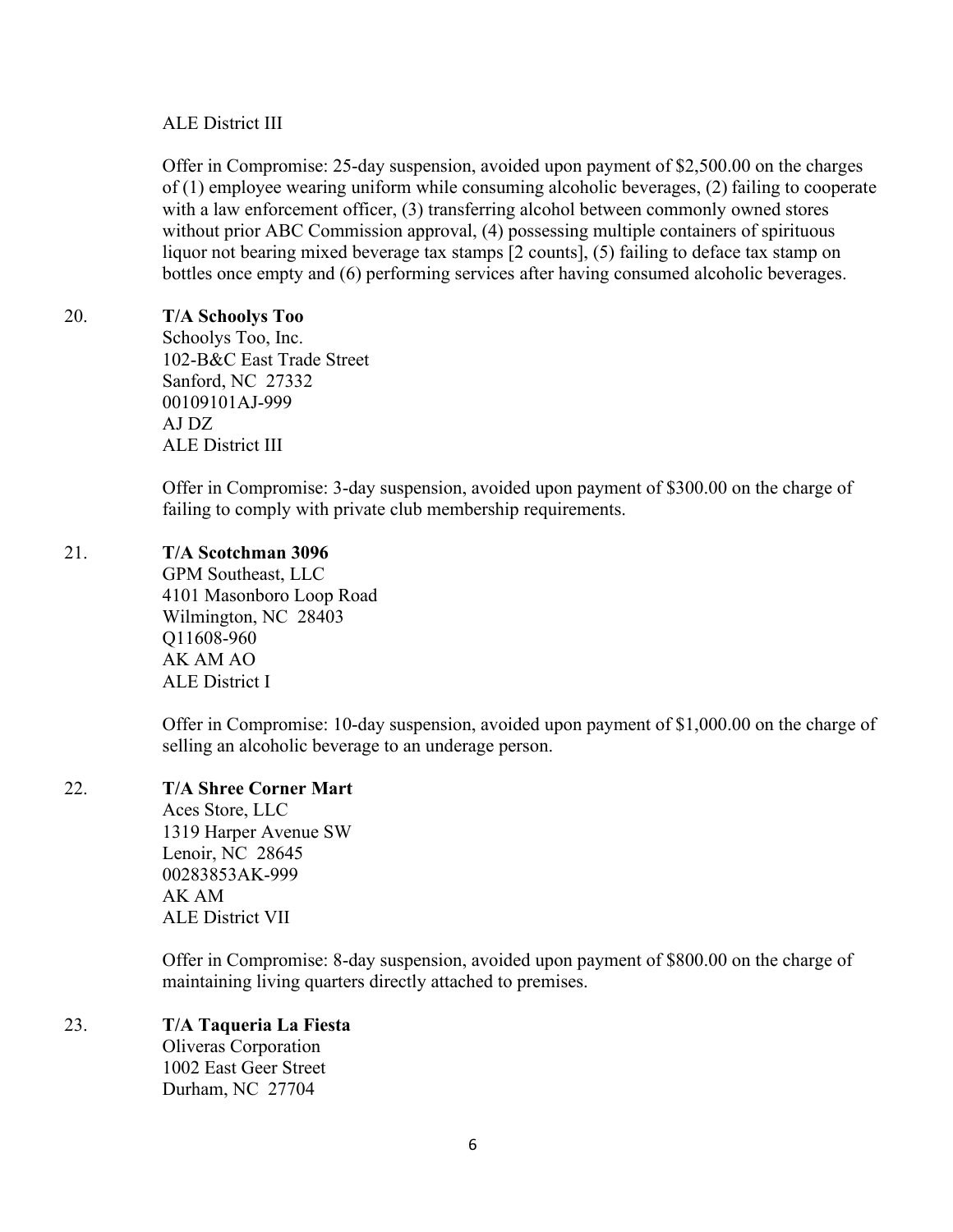00227086AJ-999 AJ AY ALE District IV

Offer in Compromise: 11-day suspension, avoided upon payment of \$1,100.00 on the charge of (1) failing to deface tax stamp on bottles once empty and (2) failing to maintain, on the premises and available for inspection or audit for three years, all records including original invoices related to alcoholic beverages.

## 24. **T/A Vicious Fishes Brewery**

Maroni Beverage Company, LLC 132 South Fuquay Avenue Fuquay-Varina, NC 27526 00251509AJ-998 AJ AL AY ALE District IV

Offer in Compromise: 16-day suspension, avoided upon payment of \$1,600.00 on the charges of (1) possessing multiple containers of spirituous liquor not bearing mixed beverage tax stamps and (2) selling or possessing fortified wine for sale without the proper ABC permit and revenue license.

## 25. **T/A 7 Eleven Store 36997H**

7 Eleven, Inc. 1698 East Marion Street Shelby, NC 28150 Q11347-890 AK AM AO Shelby Police Department

Offer in Compromise: 10-day suspension, avoided upon payment of \$1,000.00 on the charge of selling an alcoholic beverage to an underage person.

# 26. **T/A Bistro Labon**

Bahar Investments, LLC 1322 Central Avenue Charlotte, NC 28205 00225507AJ-999 AJ AL AN AY Mecklenburg County ABC Board

Offer in Compromise: 15-day suspension, avoided upon payment of \$1,500.00 on the charges of (1) allowing a controlled substance on premise and (2) failing to deface tax stamp on bottles once empty.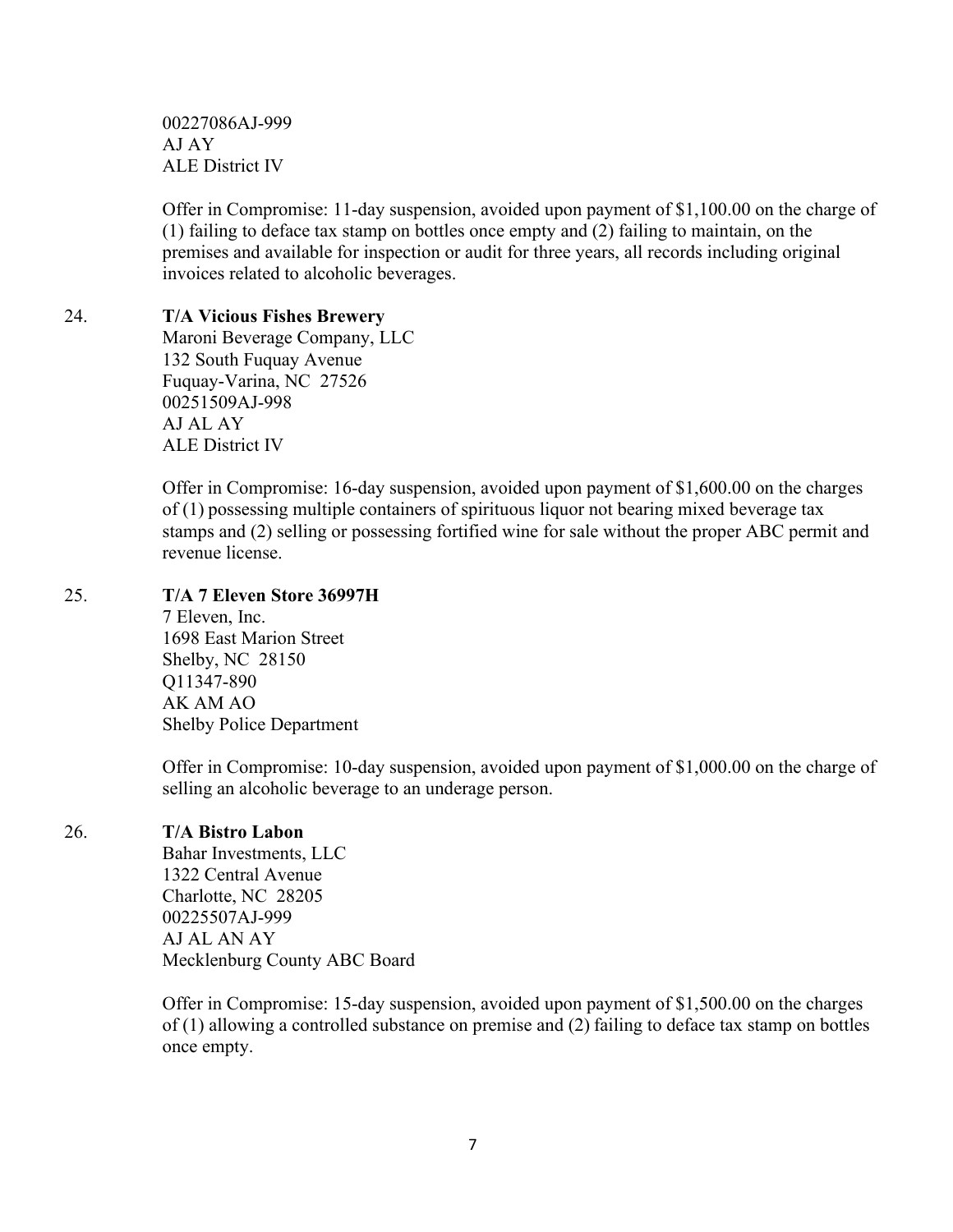#### 27. **T/A Broad Creek Marina**

Outer Banks Marine Maintenance, LLC 708 Harbor Road Wanchese, NC 27981 00213592AK-999 AJ AL ALE District II

Offer in Compromise: 10-day suspension, avoided upon payment of \$1,000.00 on the charges of (1) failing to have an exterior sign with a trade name matching the permit and (2) performing services after having consumed alcoholic beverages.

#### 28. **T/A J and L Grocery**

J and L Raeford, Inc. 685 Rockfish Road Raeford, NC 28376 00271292AK-999 AK AM AO ALE District III

Offer in Compromise: 45-day suspension, avoided upon payment of \$4,500.00 on the charge of selling an alcoholic beverage to an underage person [2 counts].

#### 29. **T/A Nie's American Oriental Market**

Sons of Nie, LLC 3116 Summit Avenue Greensboro, NC 27405 00242158AK-999 AK AM AO ALE District V

Offer in Compromise: 30-day suspension, avoided upon payment of \$3,000.00 on the charges of (1) allowing possession or consumption of alcohol not authorized by permits, (2) dispensing prescription medication without being a licensed pharmacist and (3) selling or possessing spirituous liquor for sale without the proper ABC permit and revenue license.

#### 30. **T/A PNC Music Pavilion**

Winston-Salem Legends Hospitality, LLC 707 Pavilion Blvd Charlotte, NC 28262 00177778AJ-997 AJ AL SV ALE District VI

Offer in Compromise: 15-day suspension, avoided upon payment of \$1,500.00 on the charge of selling an alcoholic beverage to an underage person.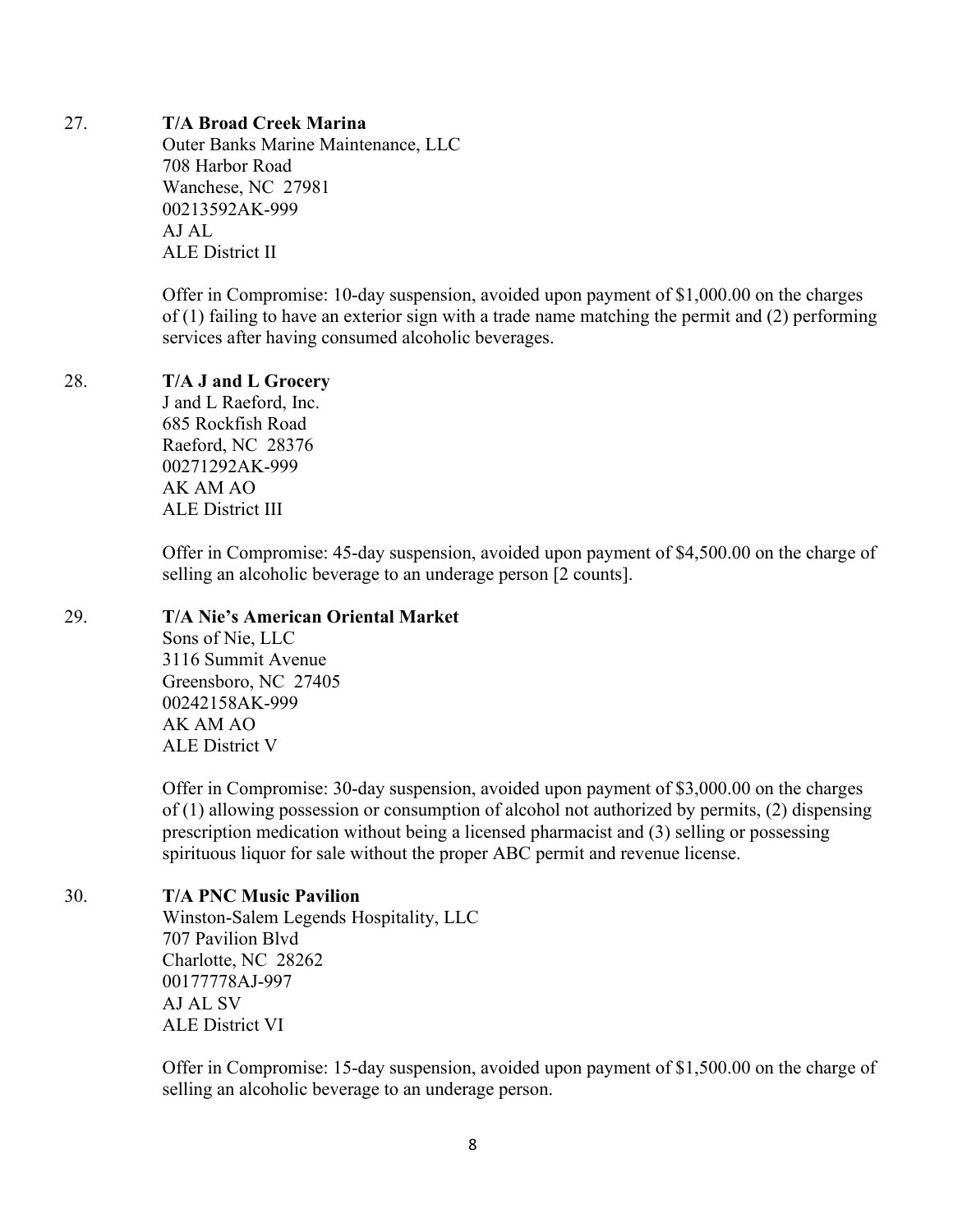#### 31. **T/A Saeed's Bar and Deli**

Saeed, Inc. 20832-B Catawba Avenue Cornelius, NC 28031 00096630AJ-999 AJ AL DZ ALE District VI

Offer in Compromise: 12-day suspension, avoided upon payment of \$1,200.00 on the charges of (1) failing to comply with private club membership requirements, (2) failing to purchase malt beverages only from wholesaler, (3) employee wearing uniform while consuming alcoholic beverages and (4) failing to cooperate with a law enforcement officer.

## 32. **T/A Super Track**

Narnarayan Dev, Inc. 4766 US Hwy 74 West Whittier, NC 28789 00257524AK-999 AK AM AO ALE District VIII

Offer in Compromise: 8-day suspension, avoided upon payment of \$800.00 on the charges of (1) accepting an item of value from a wholesaler, (2) engaging in an illegal raffle and (3) wholesaler providing a thing of value to a retailer.

#### 33. **T/A Tokyo House**

Tokyo House, LLC 1201-D West Vernon Avenue Kinston, NC 28501 00194713AJ-999 AJ AL ALE District II

Offer in Compromise: 8-day suspension, avoided upon payment of \$800.00 on the charges of (1) failing to purchase malt beverages only from wholesaler and (2) failing to maintain, on the premises and available for inspection or audit for three years, all records including original invoices related to alcoholic beverages.

# 34. **T/A University Club**

University Club of Durham, LLC 3100 Tower Boulevard, Suite 1700 Durham, NC 27707 00183490AJ-999 AJ AL AN DZ ALE District IV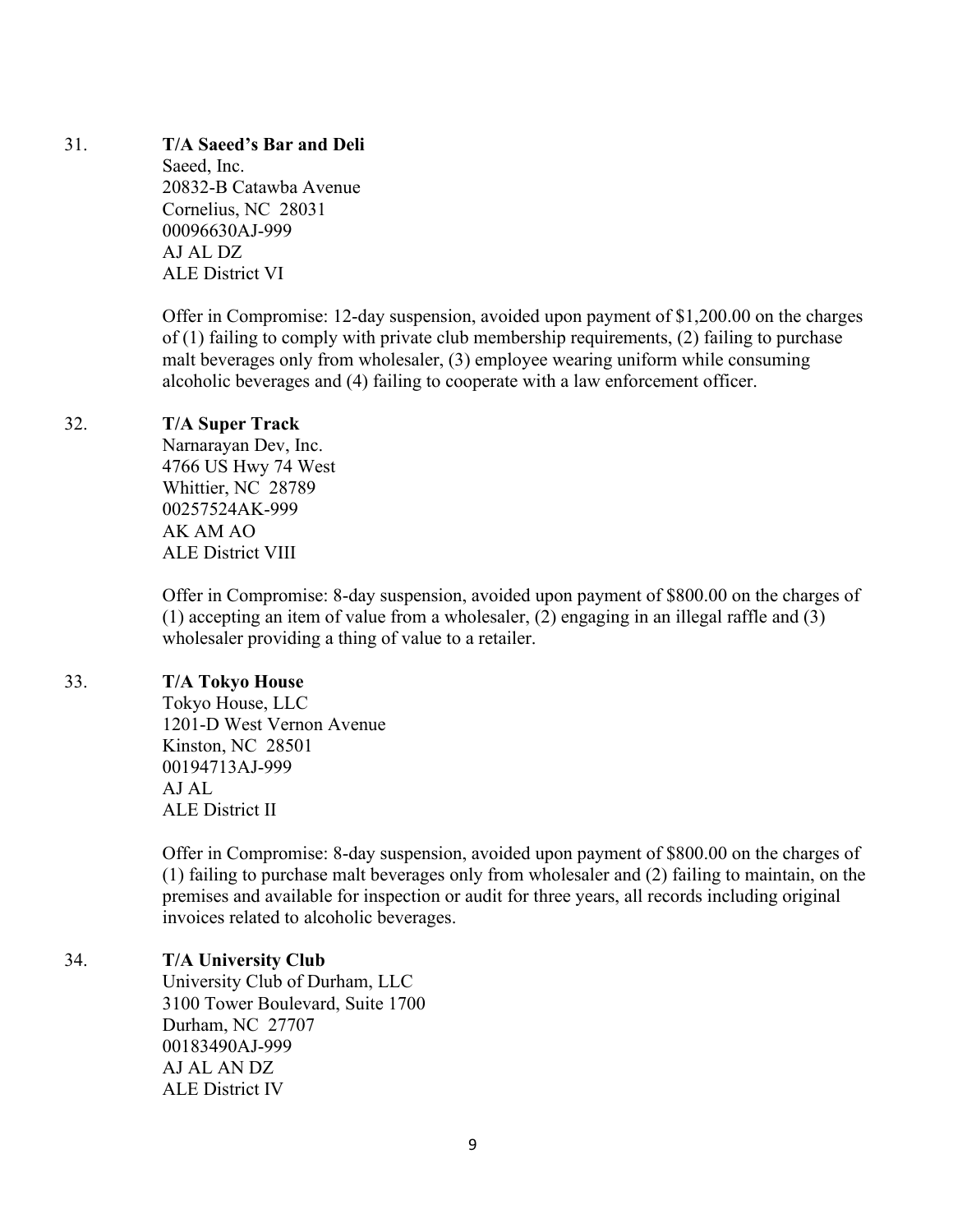Offer in Compromise: 8-day suspension, avoided upon payment of \$800.00 on the charge of employee wearing uniform while consuming alcoholic beverages.

## 35. **T/A 20th Street Grocery and Grill**

Wadhah Abdo Ahmed Dawmah 2000 Bridges Street Morehead City, NC 28557 00290437AK-999 AK AM AO ALE District I

Offer in Compromise: 20-day suspension, avoided upon payment of \$2,000.00 on the charge of selling an alcoholic beverage to an underage person.

# 36. **T/A 401 Lucky Stop**

401 Lucky Stop, Inc. 4302 Fayetteville Road Raeford, NC 28376 00276207AK-999 AK AM AO ALE District III

Offer in Compromise: 5-day suspension, avoided upon payment of \$500.00 on the charge of possessing counterfeit goods for resale.

# 37. **T/A A Piece of Havana**

A Piece of Havana Restaurant, LLC 11126 South Tryon Street Charlotte, NC 28273 00281206AJ-999 AJ AL AY Charlotte-Mecklenburg Police Department

Offer in Compromise: 53-day suspension, the last 50 days avoided upon payment of \$5,000.00 on the charges of (1) failing to superintend, (2) failing to destroy unconsumed alcoholic beverages, (3) failing to deface tax stamp on bottles once empty, (4) performing services after having consumed alcoholic beverages [2 counts], (6) employee possessing a controlled substance and (7) selling an entire bottle of spirituous liquor.

# 38. **T/A All American Raceway**

SNS Partnership, LLC 6901 Millersville Road Taylorsville, NC 28681 00155679AK-999 AK AM AO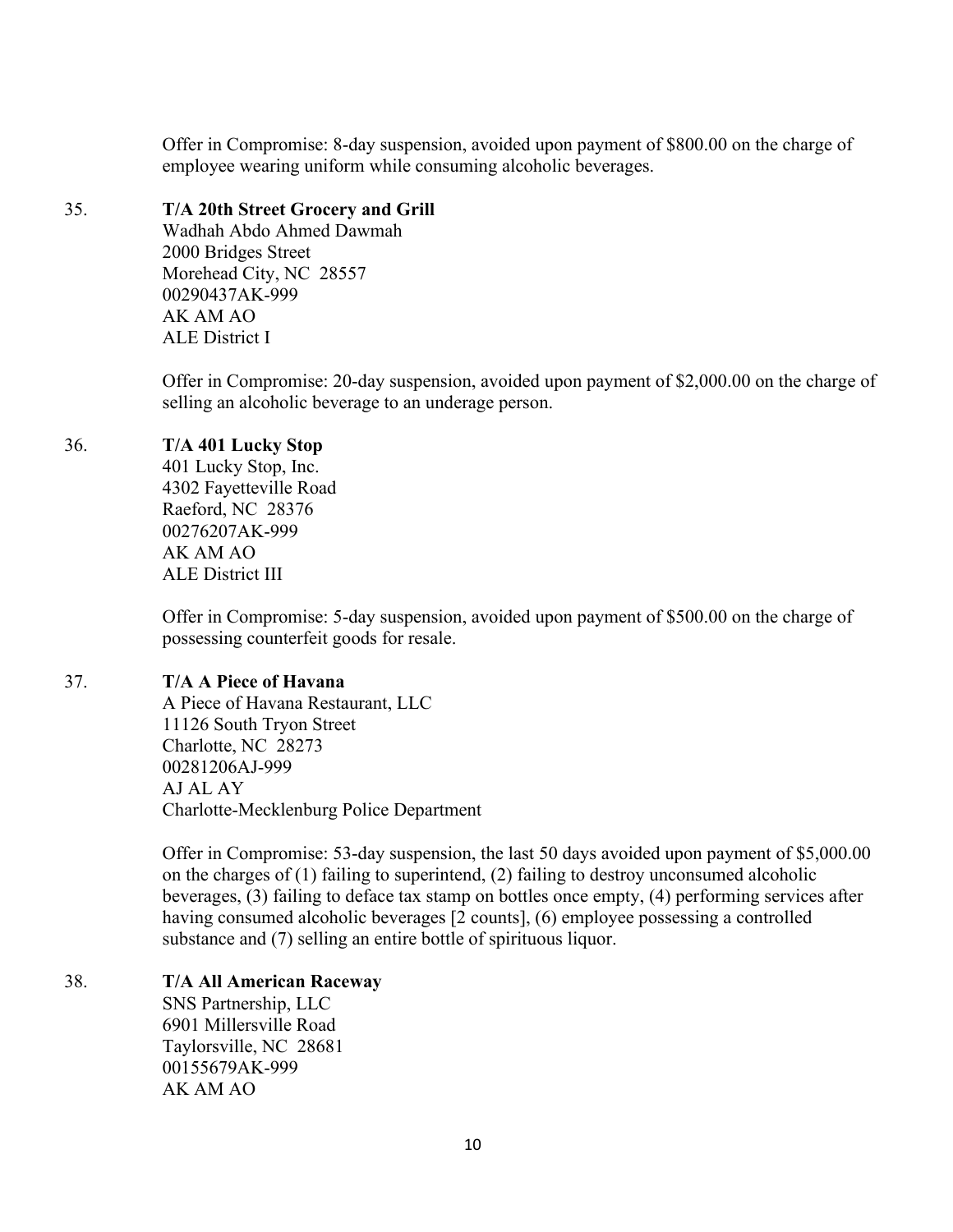#### ALE District VII

Offer in Compromise: 12-day suspension, avoided upon payment of \$1,200.00 on the charge of selling an alcoholic beverage to an underage person.

## 39. **T/A Apps and Taps**

Apps and Taps, LLC 155 Pinnacle Lane, Suite B-C Mooresville, NC 28117 00241243AJ-999 AJ AL AY ALE District VII

Offer in Compromise: 15-day suspension, avoided upon payment of \$1,500.00 on the charges of (1) failing to keep premises clean and well-lit to avoid undue hazards and (2) failing to superintend.

## 40. **T/A Brothers Store**

Faisal Mosaed Alshoabi 310 East Highland Avenue Kinston, NC 28501 00152135AK-998 AK AM AO ALE District II

Offer in Compromise: 18-day suspension, avoided upon payment of \$1,800.00 on the charges of (1) selling or transferring glass tubes or splitters without proper records, (2) maintaining living quarters directly attached to premises and (3) failing to keep premises clean and well-lit to avoid undue hazards.

#### 41. **T/A Dollar General Store 17865**

Dolgencorp, LLC 1019 Davenport Farm Road Winterville, NC 28590 Q11589-289 AK AM Pitt County ABC Board

Offer in Compromise: 20-day suspension, avoided upon payment of \$2,000.00 on the charge of selling an alcoholic beverage to an underage person.

#### 42. **T/A Downtown Sports Bar and Lounge**

Lawrence Blaine Hague 216 East Union Street Morganton, NC 28655 00166849AJ-997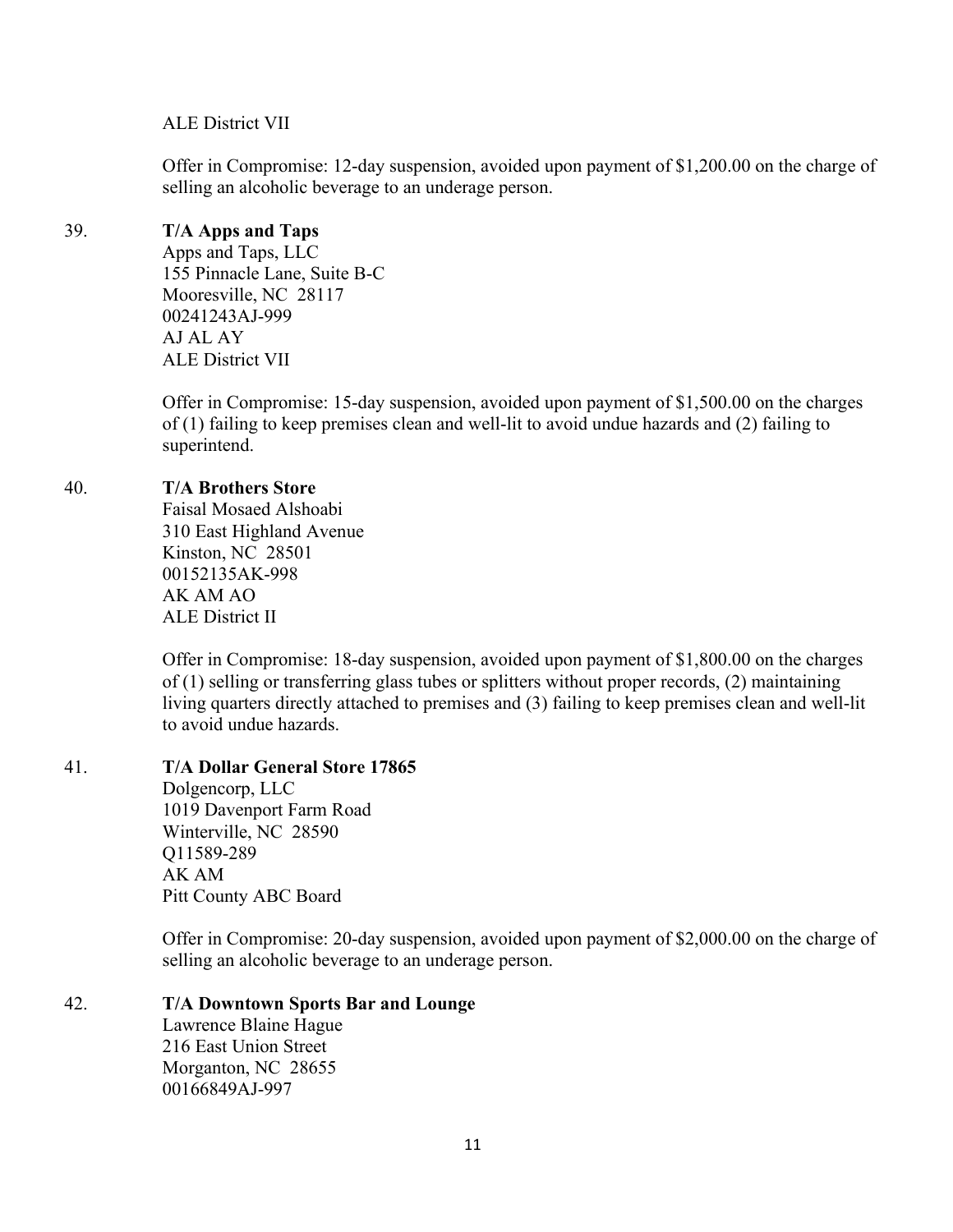AJ DZ ALE District VII

Offer in Compromise: 20-day suspension, avoided upon payment of \$2,000.00 on the charges of (1) failing to comply with private club membership requirements and (2) failing to superintend.

## 43. **T/A Dubai Sports Bar and Grill**

Fiesta Azteca, Inc. 5317 East Independence Boulevard, Suite A-2 Charlotte, NC 28212 00237228AJ-999 AJ AL AN DZ Charlotte-Mecklenburg Police Department

Offer in Compromise: 25-day suspension, avoided upon payment of \$2,500.00 on the charge of failing to comply with private club membership requirements.

## 44. **T/A Eagle Mart 2**

Patram, Inc. 811 Scuppernong Drive Columbia, NC 27925 00137420AK-999 AK AM AO ALE District II

Offer in Compromise: 20-day suspension, avoided upon payment of \$2,000.00 on the charge of selling an alcoholic beverage to an underage person.

### 45. **T/A Grocery Door**

Grocery Door of Wilson, Inc. 1907 West Nash Street Wilson, NC 27893 00206463AK-999 AK AM Wilson County ABC Board

Offer in Compromise: 15-day suspension, avoided upon payment of \$1,500.00 on the charge of selling an alcoholic beverage to an underage person.

# 46. **T/A High School Liberty**

Adam O, Inc. 3801 Fayetteville Road Lumberton, NC 28358 00220693AK-999 AK AM AO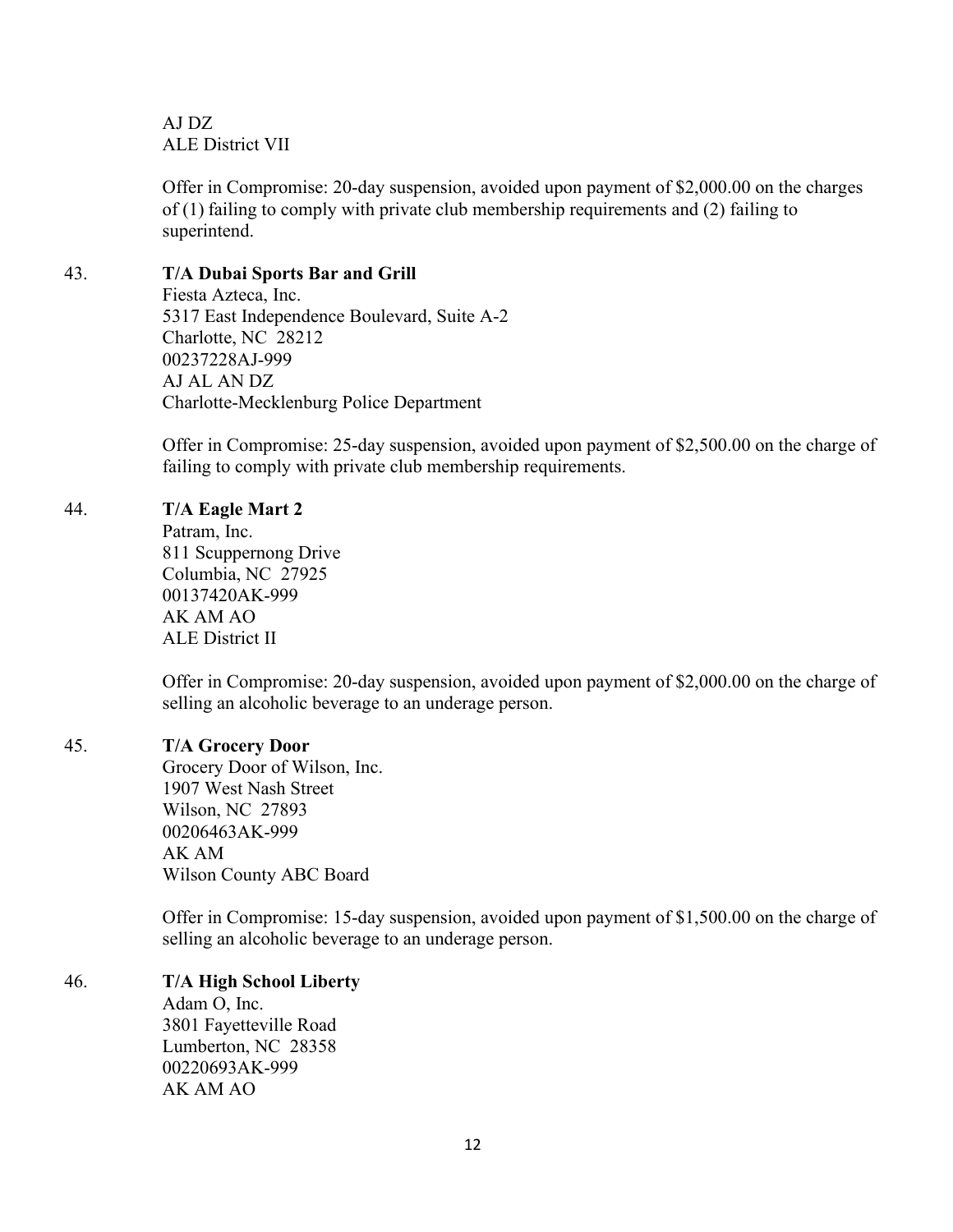#### ALE District III

Offer in Compromise: 5-day suspension, avoided upon payment of \$500.00 on the charge of failing to have an exterior sign with a trade name matching the permit.

## 47. **T/A Iconz Bar**

Iconic Endeavors, LLC 1611 Westover Street Lowell, NC 28056 00174968AJ-999 AJ AL DZ ALE District VI

Offer in Compromise: 30-day suspension, avoided upon payment of \$3,000.00 on the charges of (1) allowing a controlled substance on premise, (2) possessing multiple containers of spirituous liquor not bearing mixed beverage tax stamps, (3) failing to maintain, on the premises and available for inspection or audit for three years, all records including original invoices related to alcoholic beverages and (4) failing to deface tax stamp on bottles once empty [2 counts].

## 48. **T/A Lucky Stop of Maxton**

Lucky Stop of Maxton, Inc. 1401 East Martin Luther King Drive Maxton, NC 28364 00288068AK-999 AK AM AO ALE District III

Offer in Compromise: 30-day suspension, avoided upon payment of \$3,000.00 on the charges of (1) failing to keep premises clean and well-lit to avoid undue hazards, (2) failing to maintain beer and wine invoices from wholesaler, (3) manufacturing or delivering drug paraphernalia, (4) failing to maintain, on the premises and available for inspection or audit for three years, all records including original invoices related to alcoholic beverages and (5) selling or transferring glass tubes or splitters without proper records.

#### 49. **T/A Marisqueria La Riviera**

Latin Flavour, Inc. 6023 Albemarle Road Charlotte, NC 28212 00208153AJ-999 AJ AL AN AY Charlotte-Mecklenburg Police Department

Offer in Compromise: 25-day suspension, avoided upon payment of \$2,500.00 on the charges of (1) failing to superintend and (2) possessing multiple containers of spirituous liquor not bearing mixed beverage tax stamps.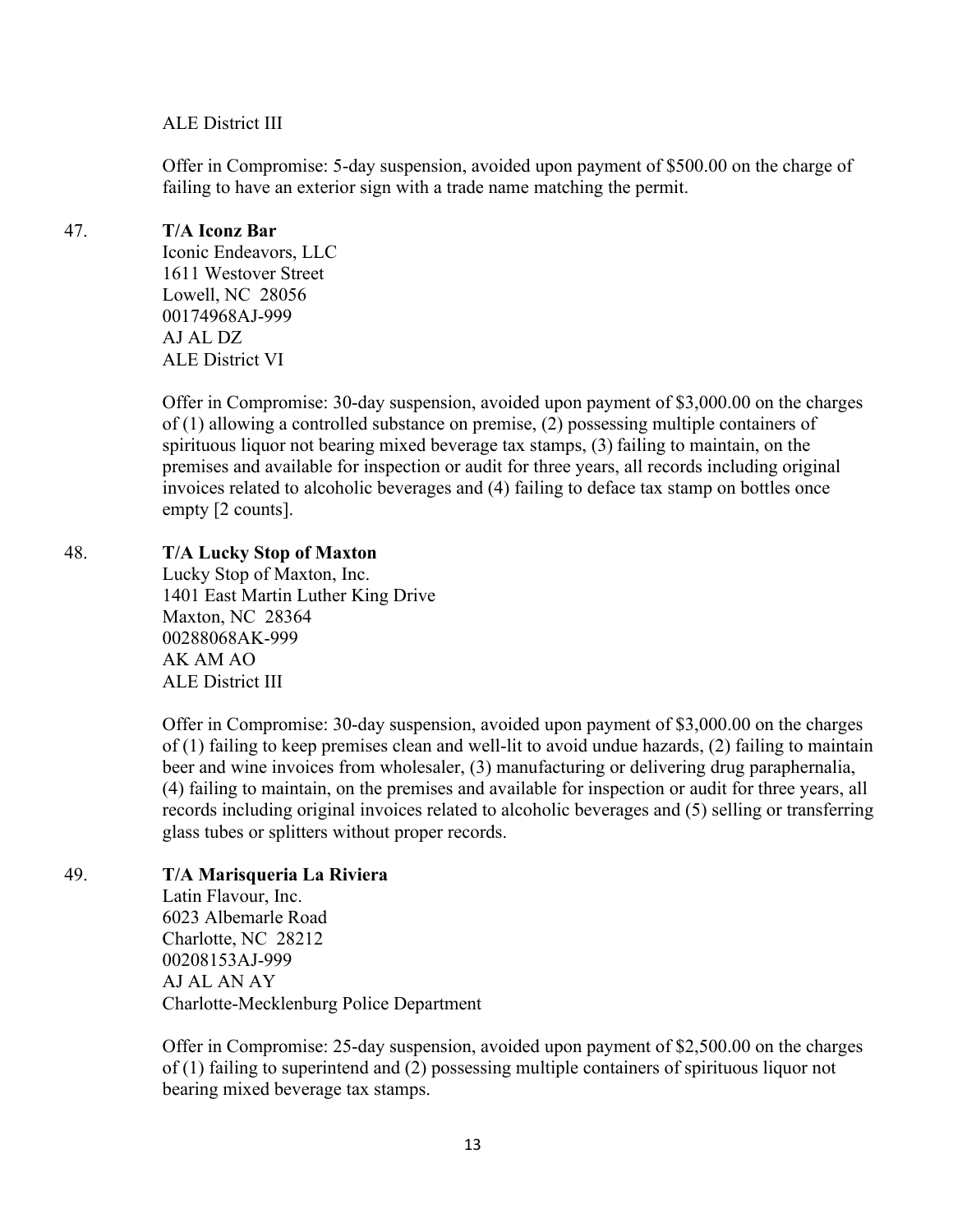### 50. **T/A MiMi Mini Mart**

Tesfa Defar Angore 4512 Lee Street Ayden, NC 28513 00239721AK-999 AK AO Pitt County ABC Board

Offer in Compromise: 18-day suspension, avoided upon payment of \$1,800.00 on the charge of selling an alcoholic beverage to an underage person.

## 51. **T/A Old Currins Mini Mart**

Safa Abdullah Altowayti 200 West Andrews Avenue Henderson, NC 27536 00212332AK-998 AK AM AO ALE District IV

Offer in Compromise: 12-day suspension, avoided upon payment of \$1,250.00 on the charges of (1) possessing counterfeit goods for resale and (2) selling or transferring glass tubes or splitters without proper records.

#### 52. **T/A One Stop**

NGO Shops, LLC 2417 North Tryon Street, Suite D-F Charlotte, NC 28206 00228822AK-999 AK AM AO Charlotte-Mecklenburg Police Department

Offer in Compromise: 10-day suspension, avoided upon payment of \$1,000.00 on the charge of failing to superintend.

# 53. **T/A Quick N Go Food Mart**

Abdo Hezam Adlali 5320 Murchison Road Fayetteville, NC 28311 00188138AK-999 AK AM AO ALE District III

Offer in Compromise: 12-day suspension, avoided upon payment of \$1,200.00 on the charges of (1) possessing counterfeit goods for resale, (2) failing to keep premises clean and well-lit to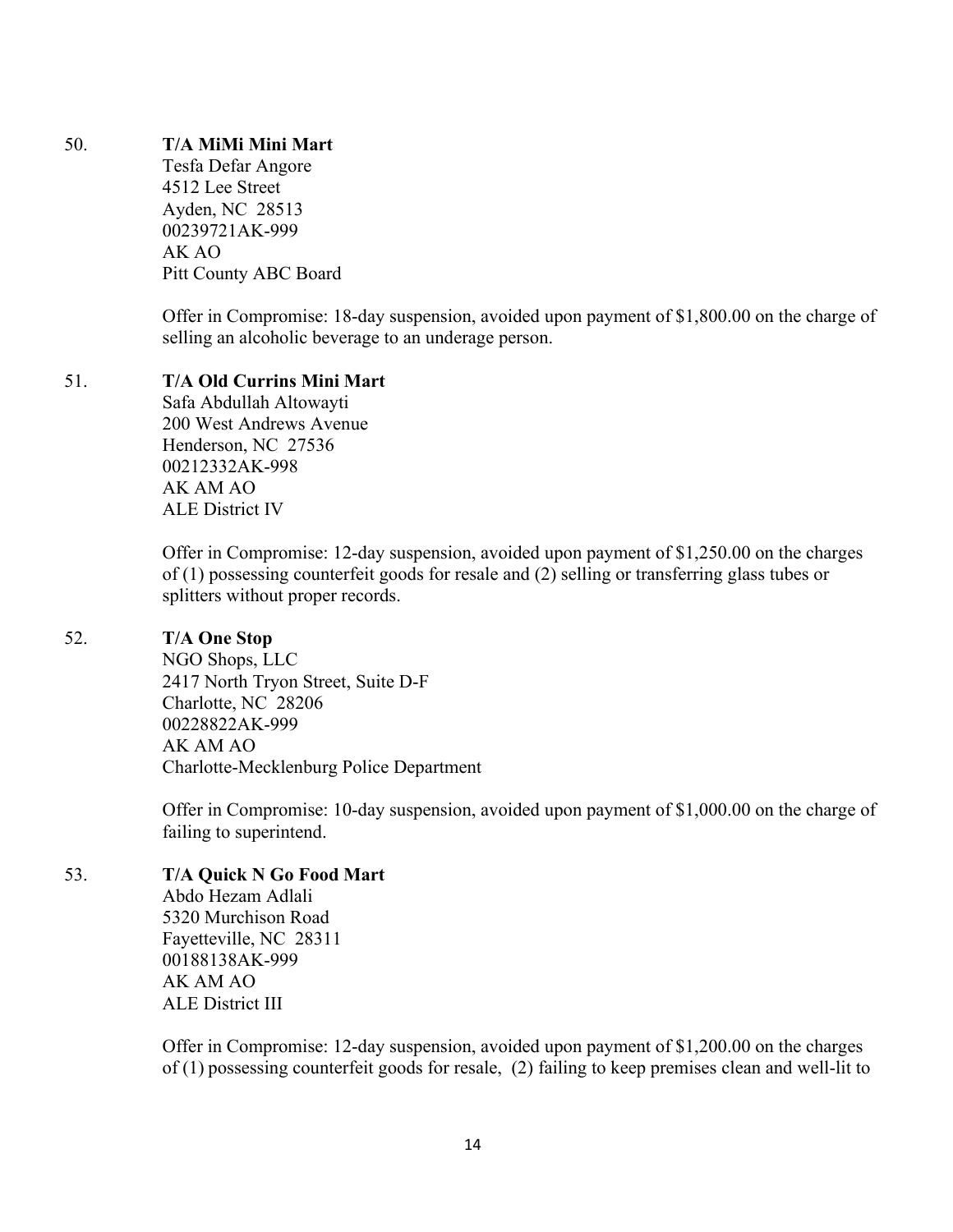avoid undue hazards and (3) failing to maintain minimum food inventory for off-premises fortified wine permit.

#### 54. **T/A Shiki Sushi**

Shiki Sushi, Inc. 105 West NC Hwy 54, Suite 207 Durham, NC 27713 00167556AJ-998 AJ AL AN AY ALE District IV

Offer in Compromise: 10-day suspension, avoided upon payment of \$1,000.00 on the charge of allowing possession or consumption of alcohol not authorized by permits.

# 55. **T/A Speedway 6968**

Speedway, LLC 501 West Main Street Murfreesboro, NC 27855 Q11615-883 AK AM ALE District II

Offer in Compromise: 20-day suspension, avoided upon payment of \$2,000.00 on the charge of selling an alcoholic beverage to an underage person.

# 56. **T/A Starbar**

Trawick Enterprises, LLC 1731 Trawick Road Raleigh, NC 27604 00181339AJ-999 AJ AL AN AY ALE District IV

# Offer in Compromise: 125-day suspension, the last 75 days avoided upon payment of

\$5,000.00 on the charges of (1) allowing consumption after/before legal hours, (2) failing to deface tax stamp on bottles once empty, (3) failing to keep premises clean and well-lit to avoid undue hazards [2 counts], (4) failing to superintend [4 counts], (5) failing to cooperate with a law enforcement officer, (6) failing to qualify as a restaurant [2 counts], (7) failing to dispose of an empty spirituous liquor bottle, (8) failing to file reports as required by Audit, (9) failing to recycle beverage containers, (10) selling an entire bottle of spirituous liquor and (11) employee possessing a controlled substance.

# 57. **T/A Sunrise Food and Gas**

Sunrise Food and Gas, LLC 507 West 3rd Street Siler City, NC 27344